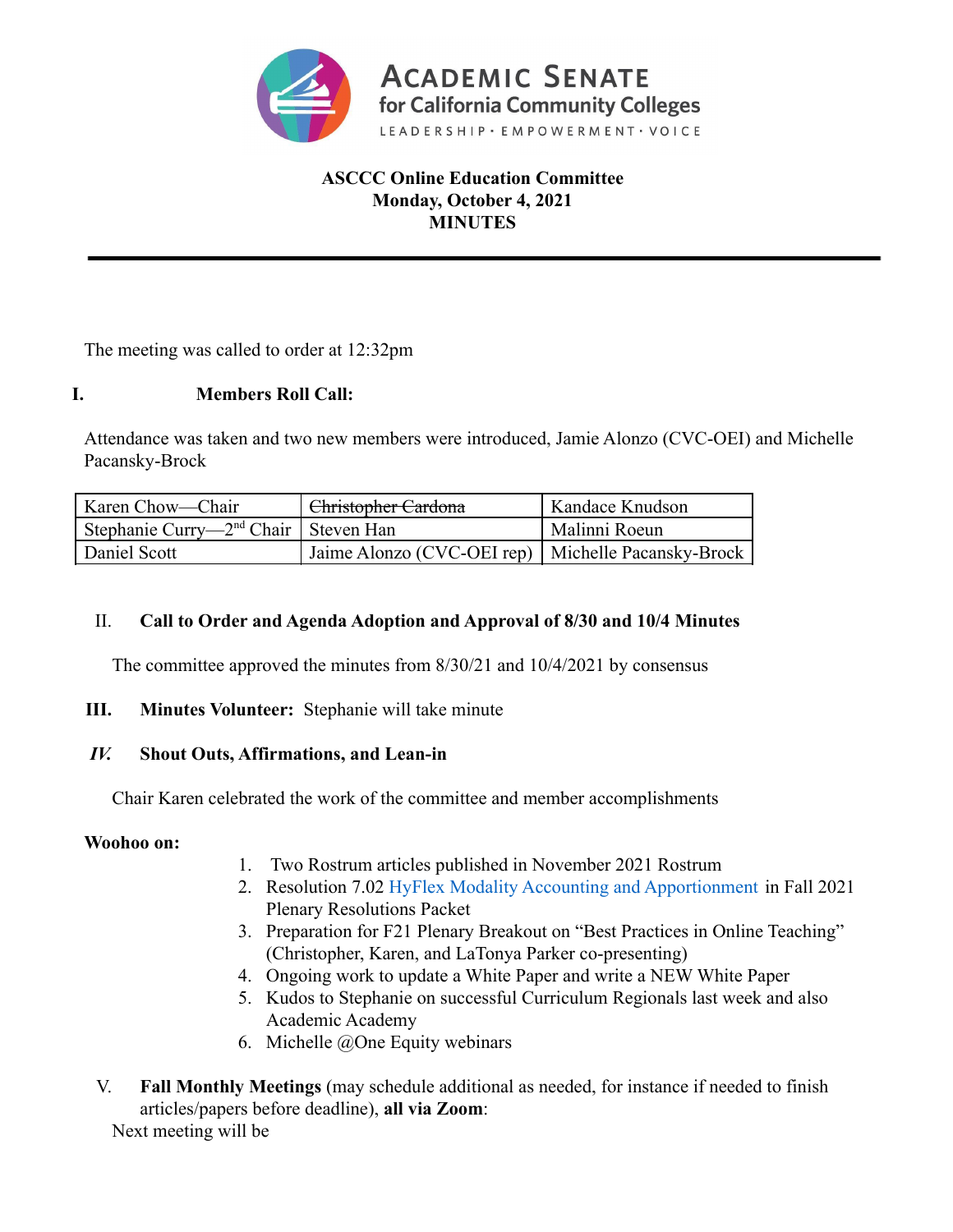December 6, 2021 12:30-2:30

Committee members were asked to bring their calendars to the next meeting to schedule Spring meetings

VI. **Current 2021-22 Online Education Committee documents/files are online in two places** (already reviewed at 8/30/2021 meeting; keeping it on agenda here for reference only)

Links provided for reference to the committee

[Google Shared Folder](https://drive.google.com/drive/folders/19Mcdxew-JeUnbYut5tlljYZssp94iyFX?usp=sharing) ([https://drive.google.com/drive/folders/1YjAFl59r2tZE2FEk0-G-GNLS0EcRslsd?usp=sharin](https://drive.google.com/drive/folders/1YjAFl59r2tZE2FEk0-G-GNLS0EcRslsd?usp=sharing) [g](https://drive.google.com/drive/folders/1YjAFl59r2tZE2FEk0-G-GNLS0EcRslsd?usp=sharing))

ASCCC Online Education Committee website: <https://asccc.org/directory/online-education-committee>

- VII. **Committee Goals and Priorities** (already reviewed at 8/30/2021 meeting; keeping it on agenda here for reference only)
	- 1. Review [last year's committee recommendations](https://docs.google.com/document/d/1zWBONpIZhpUIUUFPVs6mY02qI4aKL3VFQ1UIp_Et1k4/edit?usp=sharing) (links to a Googledoc in our Committee's Googledrive folder)
	- 2. Review [resolutions assigned](https://asccc.org/directory/online-education-committee) (click on "Resolutions" tab on bottom of the site)
	- 3. For Your Information about the larger picture of ASCCC goals: [ASCCC Strategic](https://asccc.org/sites/default/files/ASCCC_Strategic_Plan_2018-2023_final.pdf) [Plan](https://asccc.org/sites/default/files/ASCCC_Strategic_Plan_2018-2023_final.pdf)
	- 4. Develop committee work plan

## VIII. **Plenary Fall 2021**

The committee reviewed details on the fall 2021 plenary

## IX. *Rostrum* **Articles 2021-22**:

Committee has submitted TWO Rostrum articles by the September 24 deadline, and they are NOW PUBLISHED in the [November 2021 Rostrum](https://asccc.org/rostrum-download)

> "**[How Student Engagement Can Mitigate Enrollment Fraud](https://docs.google.com/document/d/1F_WVRdScjReUA3IskWdlf5QAl96Q-4qA/edit?usp=sharing&ouid=101271244775087330443&rtpof=true&sd=true)"** by Karen Chow & Stephanie Curry **"[What is Hyflex, and Why Do I Keep Hearing About It](https://docs.google.com/document/d/1Z_4QqCVstc7A4i5_kkTyPAQ7So69j-R4/edit?usp=sharing&ouid=101271244775087330443&rtpof=true&sd=true)?"** by Erin Heasley Instructional

Designer- Reedley College

The committee brainstormed possible Rostrum Topics

### **Potential Rostrum Articles**

- New DEI Definitions and Title 5- Karen, Stephanie, Kandace
- @One Professional Development- Jamie and Michelle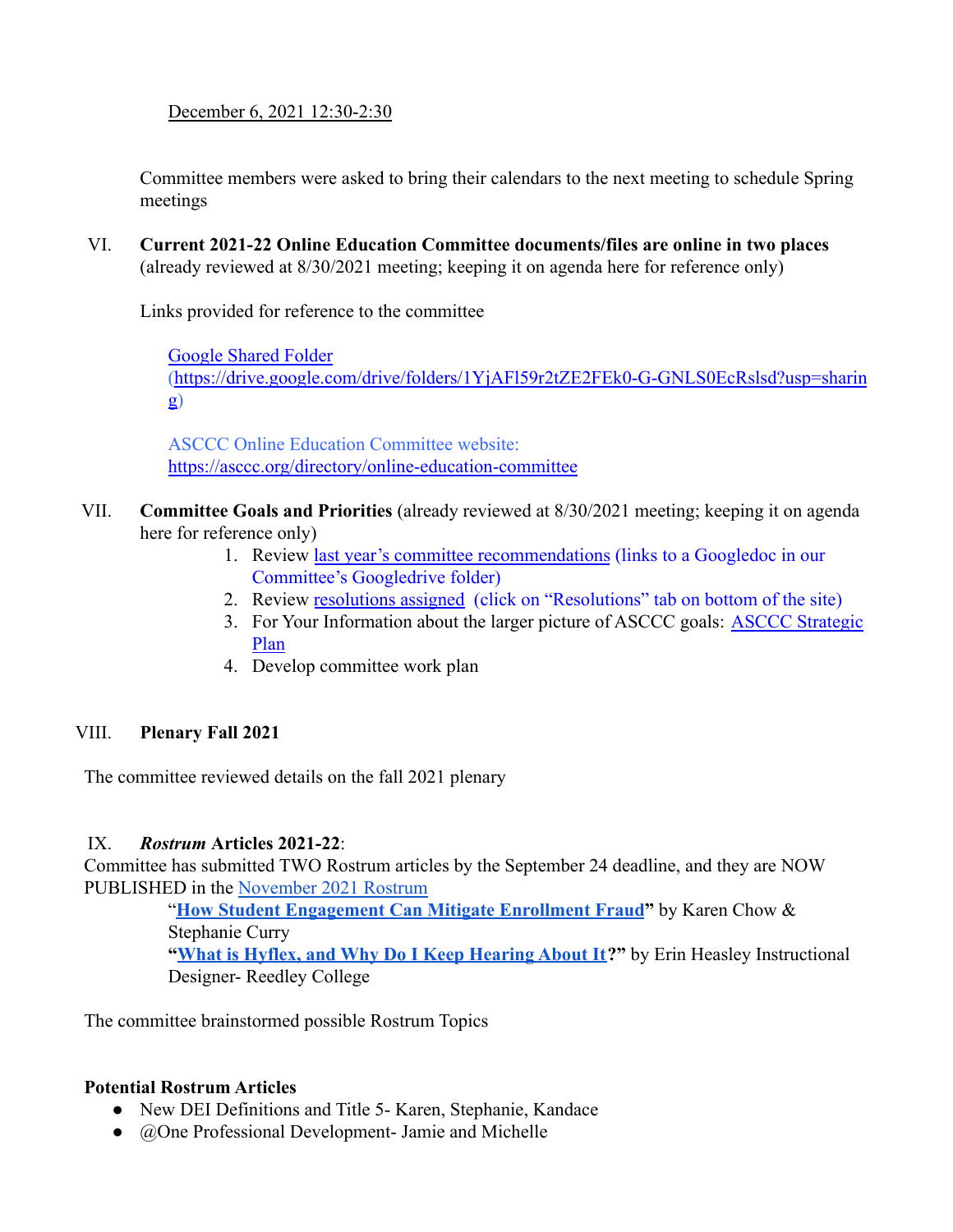- Teamwork: the partnership of the Instructional Designers and Distance Education Coordinators -Kandace (February Deadline)
- CVC Scaling POCR Quality in Distance Education (Scorecards)- Jamie [https://onlinelearningconsortium.org/consult/olc-quality-scorecard-suite/?gclid=CjwKCAjwoP6](https://onlinelearningconsortium.org/consult/olc-quality-scorecard-suite/?gclid=CjwKCAjwoP6LBhBlEiwAvCcthDhBBTTgDPBhOt_r1mdc8gc-WPyhJ4NrGU3qVMgamHnEMJdClF064BoCq78QAvD_BwE) [LBhBlEiwAvCcthDhBBTTgDPBhOt\\_r1mdc8gc-WPyhJ4NrGU3qVMgamHnEMJdClF064BoC](https://onlinelearningconsortium.org/consult/olc-quality-scorecard-suite/?gclid=CjwKCAjwoP6LBhBlEiwAvCcthDhBBTTgDPBhOt_r1mdc8gc-WPyhJ4NrGU3qVMgamHnEMJdClF064BoCq78QAvD_BwE) [q78QAvD\\_BwE](https://onlinelearningconsortium.org/consult/olc-quality-scorecard-suite/?gclid=CjwKCAjwoP6LBhBlEiwAvCcthDhBBTTgDPBhOt_r1mdc8gc-WPyhJ4NrGU3qVMgamHnEMJdClF064BoCq78QAvD_BwE)

### Previous ideas

- Accessibility Equity and Online Education
- Academic Integrity, Equity and Online Education
- Student Engagement and Federal Guideline Changes in Online Education

### Rostrum Deadlines

January 3, 2022 for final publication to the field February 7, 2022 February 25, 2022 for final publication to the field April 6, 2022

## **X. Papers Brainstorming**

A. Update to 2018 ASCCC White Paper "Ensuring an Effective Online Program: A Faculty Perspective"

Suggestion to frame the paper in equity and student success lens for the paper.

- 2018 ASCCC White Paper "[Ensuring an Effective Online](https://www.asccc.org/sites/default/files/Ensuring_an_Effective_Online.pdf) Program: A Faculty [Perspective"](https://www.asccc.org/sites/default/files/Ensuring_an_Effective_Online.pdf)
- **[CCCCO Distance Education Accessibility Guidelines](https://cccaccessibility.org/alternate-media/guidelines-practices)**
- [Distance Education Guidelines](https://drive.google.com/drive/folders/1niyEIw34W1XyakZvsZvoZyZgLflmiAfU) Updated (shared by Kandace at Oct. 4 meeting)
- [Distance Education Compendium Guidelines](https://drive.google.com/drive/folders/1niyEIw34W1XyakZvsZvoZyZgLflmiAfU) Updated (shared by Kandace at Oct. 4 meeting)
- A. [Mark-up Googledoc version](https://docs.google.com/document/d/1JtNTk2RnS3OC6o_4y5NhN_KPYAJbilNP/edit?usp=sharing&ouid=101271244775087330443&rtpof=true&sd=true) of 2018 Paper to capture where we want to update. Discussion at Oct. 4 meeting resulted in group's agreement to look at the Distance Education Guidelines and Distance Education Compendium Guidelines Updated documents that Kandace shared to see what else we could include/update from those documents into this updated White Paper
- B. Committee assignments for the paper revision
- Introduction. (Karen)
- Effective Practices for Offering Online Courses. (Dan)
- The Role of the Academic Senate and Other Governance Groups in Online Education. (Stephanie Curry)
- The Role of the Curriculum Committee. (Stephanie Curry)
- The Role of the Distance or Online Education Committee (Christopher)
- The Role of the Professional Development Committee. (Malinni)
- Potential Roles of Other College Committees. (Karen)
- Consultation with Collective Bargaining Groups. (Karen)
- The Role of Student Support Services (Stephanie)
- Authentication of Students. (Kandace)
- Andragogical and Instructional Challenges in Online Education (Stephanie)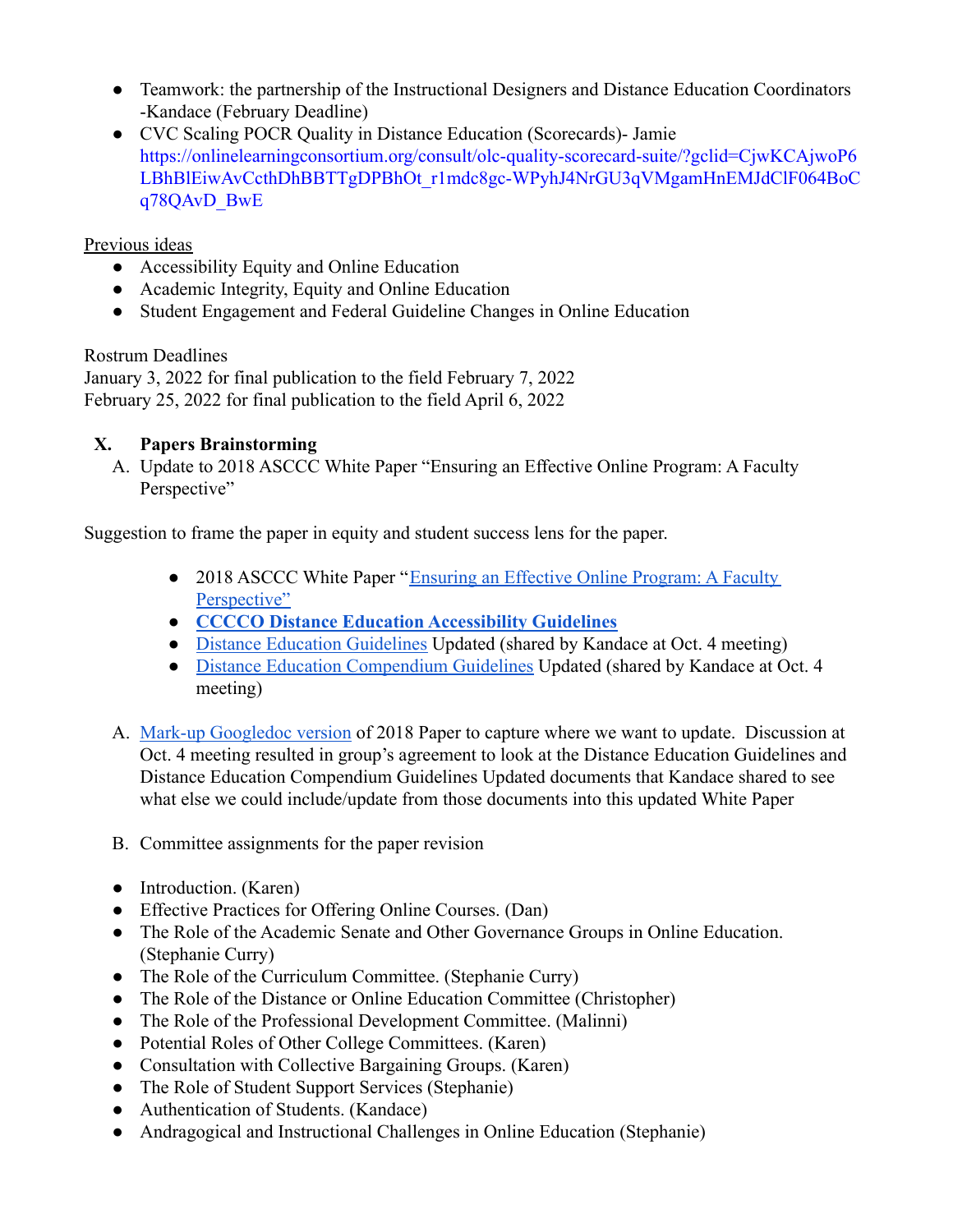- Regular and Effective Contact/Regular Substantive Interaction. (Kandace/Michelle)
- Laboratory Courses in Online Education (Karen/Robert)
- Design and Evaluation of Online Course Content (Stephanie)
- Evaluation of Online Instruction. (Stephanie)
- Professional Development. (Malinni/Michelle)
- Accessibility (Kandace)
- Equity and Diversity in Online Courses. (Dan/Michelle)
- Conclusion. (Karen)
- Recommendations (Karen)

Review sections for December Meetings and report out on what type of changed needed.

XI. Title 5 Language Update on DE

Kandace updated the committee on the Title 5 language on regular and substantive contact between students. CCCCO want to align with federal requirements. DECO wanted it to be more rigorous. CIOs want it more flexible.

CIO suggested language *(a) Any portion of a course conducted through distance education includes regular effective contact and substantive interaction between the instructor(s) and students, (and among students as if described in the course outline of record or distance education addendum where applicable), either synchronously or asynchronously, through group or individual meetings, orientation and review sessions, supplemental seminar or study sessions, field trips, library workshops, telephone contact, voice mail, e-mail, or other activities. Regular effective contact is an academic and professional matter pursuant to* sections 53200 et seq.

This is the language expected to be at the BOG for the second read

DECO is concerned and will bring forward public comment to the BOG committee meeting in November 2021

### **XII. January 2022 In-Person Meeting**

The committee agreed to meet on January 21, 2022 at De Anza college with a focus on updating the online education paper.

### **XII. Online Ed systemwide "Coffee Hour" in Spring 2022?**

Karen shared the idea of an Online Education Coffee Hour in Spring 2022 perhaps in partnership with DECO and CVC

## **I. CVC Exchange Update**

Jamie Alonzo provided and update on the CVC Course Exchange. He explained the difference between a teaching and home college. More information can be found at cvc.edu. Goal of the exchange is to support student completion. He shared data on enrollments, impact of badging, and top disciplines searched.